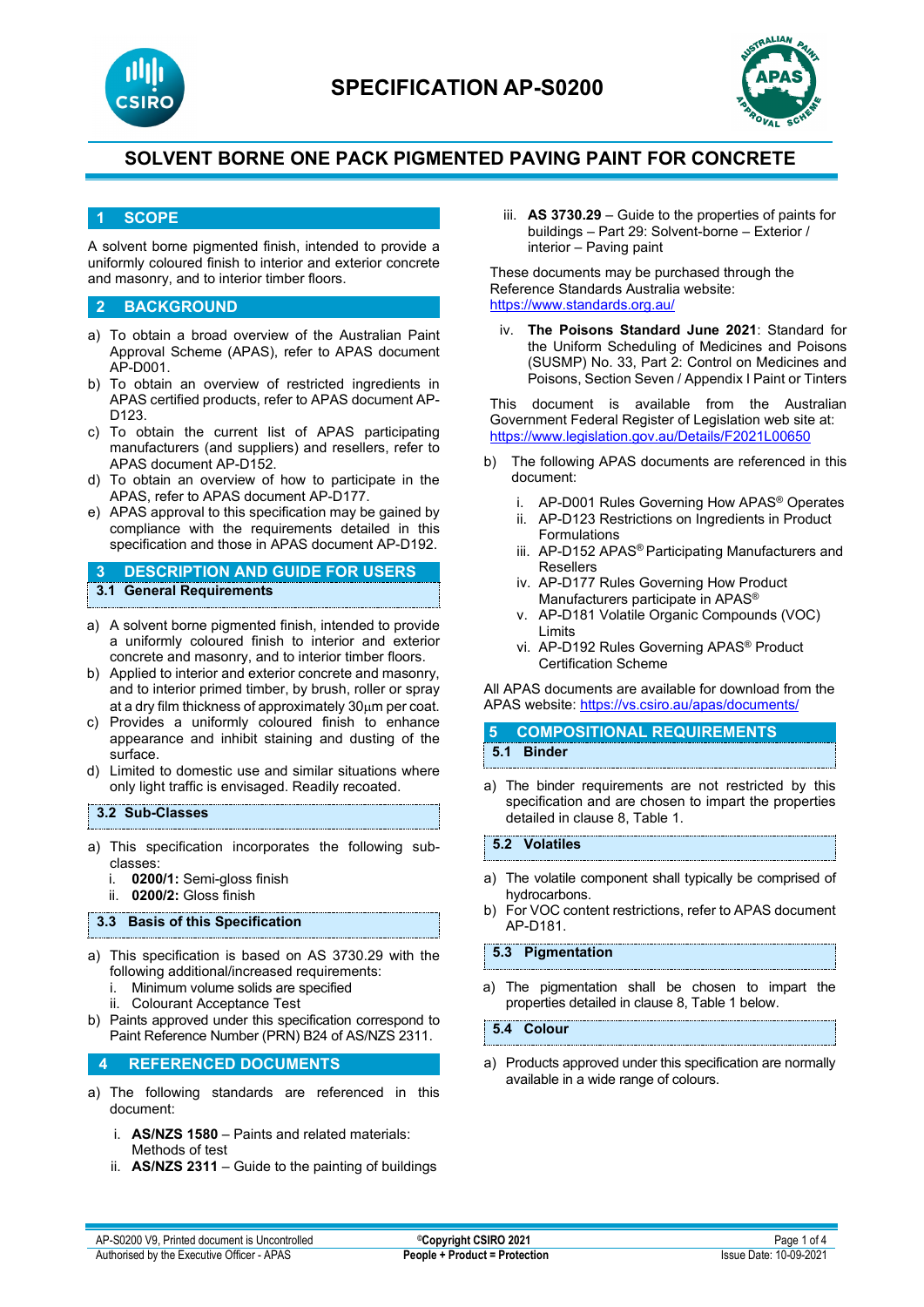



# **6 PRODUCT APPROVAL REQUIREMENTS**

## **6.1 General Requirements**

a) The product and its application for approval shall comply with the relevant requirements of APAS document AP-D192 during the life of the approval.

#### **6.2 Technical Requirements**

- a) The product shall comply with **all** the requirements of clause 8, Table 1 below.
- b) The manufacturers own quality control schedule of tests and limits shall be allowed subject to the approval of the Executive Officer (EO), APAS.
- c) On request, the EO may request the results of the tests for a batch and compare these with previous batches.
- d) Density and non-volatile content by weight (NVCW) figures for each production batch of the approved product shall be within ±3% of the actual (not theoretical) figures quoted in the original product approval submission (APAS document AP-D139).
- e) Subject to compliance with all the requirements of this specification, the level of Approval appropriate to the application shall be given to the system.

#### **6.3 Health and Safety Requirements**

- a) The manufacturer's Safety Data Sheet (SDS) must be studied closely prior to using the product and complied with during use of the product.
- b) Since the products covered by this specification contain hydrocarbon solvents, the paint is flammable and should be stored away from all sources of heat or ignition.
- c) Containers should be resealed immediately after use and good ventilation provided during use to minimise the risk of fire or explosion and the long-term toxic effects of absorption of the vapour into the lungs.
- d) Care should be taken to avoid contact with the skin by the use of protective clothing and barrier cream. All pumping equipment should be adequately earthed. A full-face air fed respirator should be used when spraying.
- e) Products intended for sale in Australia shall comply with all the requirements of the SUSMP. Products intended for sale in other countries shall comply with all local WHS and environmental requirements.
- f) The product shall comply with all requirements of clause 6.3 and 6.4 of APAS document AP-D192.

## **7 APPENDIX A**

### **Colourant Acceptance Test**

- 7.1 **Commonly used Colourant System:** Where the tinting system used to achieve the manufacturer's colour range (MCR) is one already commonly in use in the market place, the colourant acceptance of the product(s) shall be assessed using colours nominated in clause 16 Appendix A Table A1 of APAS document AP-D192, and the method nominated in 7.3 below.
- 7.2 **Uncommon Colourant System:** Where the tinting system used to achieve the manufacturer's colour range (MCR) is **not** one already commonly in use in the market place, the colourant acceptance (and durability) of the product(s) shall be assessed as per clause 16 Appendix A section A3 of APAS document AP-D192, and the method nominated in 7.3 below.

#### 7.3 **Finger Rub Up Method:**

- i. To a sealed cardboard panel, apply one coat of test paint (typically by 0.032 wire wound bar coater) and allow to dry (may be forced dry or allowed to dry overnight).
- ii. Apply a further coat of test paint to the cardboard panel using the same wire wound coater.
- iii. Using a finger with gentle pressure, immediately rub an area of the film about 30 mm in diameter in a circular motion until a slight tackiness is detected. Allow the panel to dry overnight.
- iv. The difference in colour between the two sections on the panel shall not exceed a rating of 1 when<br>assessed using test method AS/NZS using test method 1580.481.1.12.
- v. Test panels of dimensions 100 x 150 mm demonstrating the colour acceptance and including details of each colorant included in each panel, are to be supplied to APAS.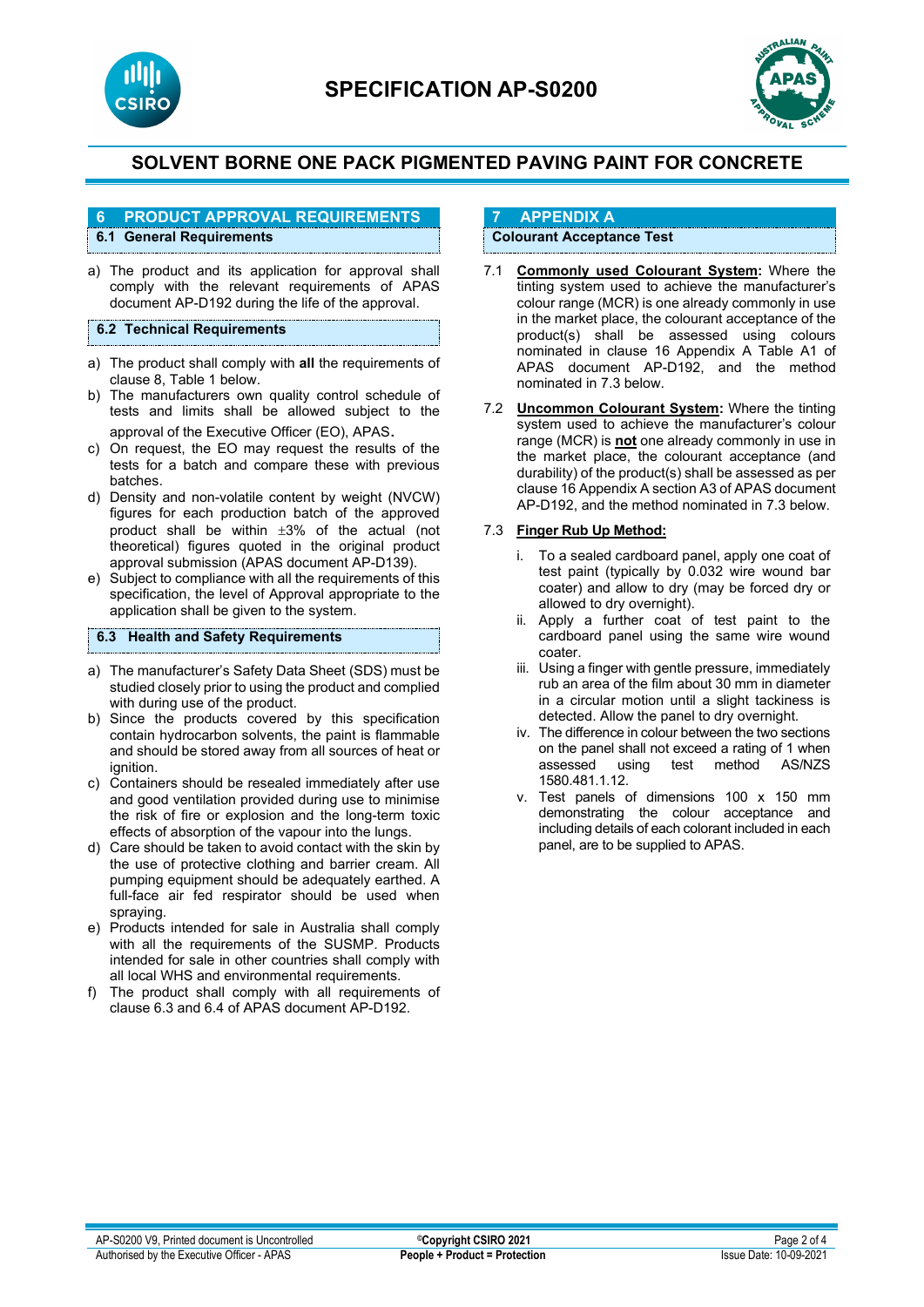



## **8 TABLE 1: PERFORMANCE PROPERTIES**

| <b>TEST</b>                                       | <b>AS/NZS</b><br>1580<br><b>METHOD</b> | <b>REQUIREMENTS</b>                                                                                                                                             |
|---------------------------------------------------|----------------------------------------|-----------------------------------------------------------------------------------------------------------------------------------------------------------------|
| <b>General Requirements</b>                       | AS 3730.29                             | Shall comply with all the requirements of clause 5 Typical<br><b>Properties and Characteristics.</b><br>All results shall be reported.                          |
| Non-volatile Content by Volume<br>(Volume Solids) | 301.2                                  | Minimum 32%.<br>Volume solids maybe determined theoretically from raw material<br>data except where solid constituents incorporate sealed air voids.            |
| Viscosity                                         | 214.3                                  | To be within 5% of manufacturers specification.                                                                                                                 |
| <b>Specular Gloss</b>                             | 602.2                                  | <b>0200/1:</b> 25 to 50 gloss units at 60°.<br>0200/2: 50 to 85 gloss units at 60°.                                                                             |
| Colour Acceptance                                 | Clause 7,<br>Appendix A                | Colour difference $\leq 1$ .                                                                                                                                    |
| <b>VOC Content</b>                                | <b>APAS</b><br>AP-D181                 | Refer to APAS document AP-D181 for method and limits.<br>If the APAS specification is not listed on AP-D181, a declaration of<br>VOC content is still required. |